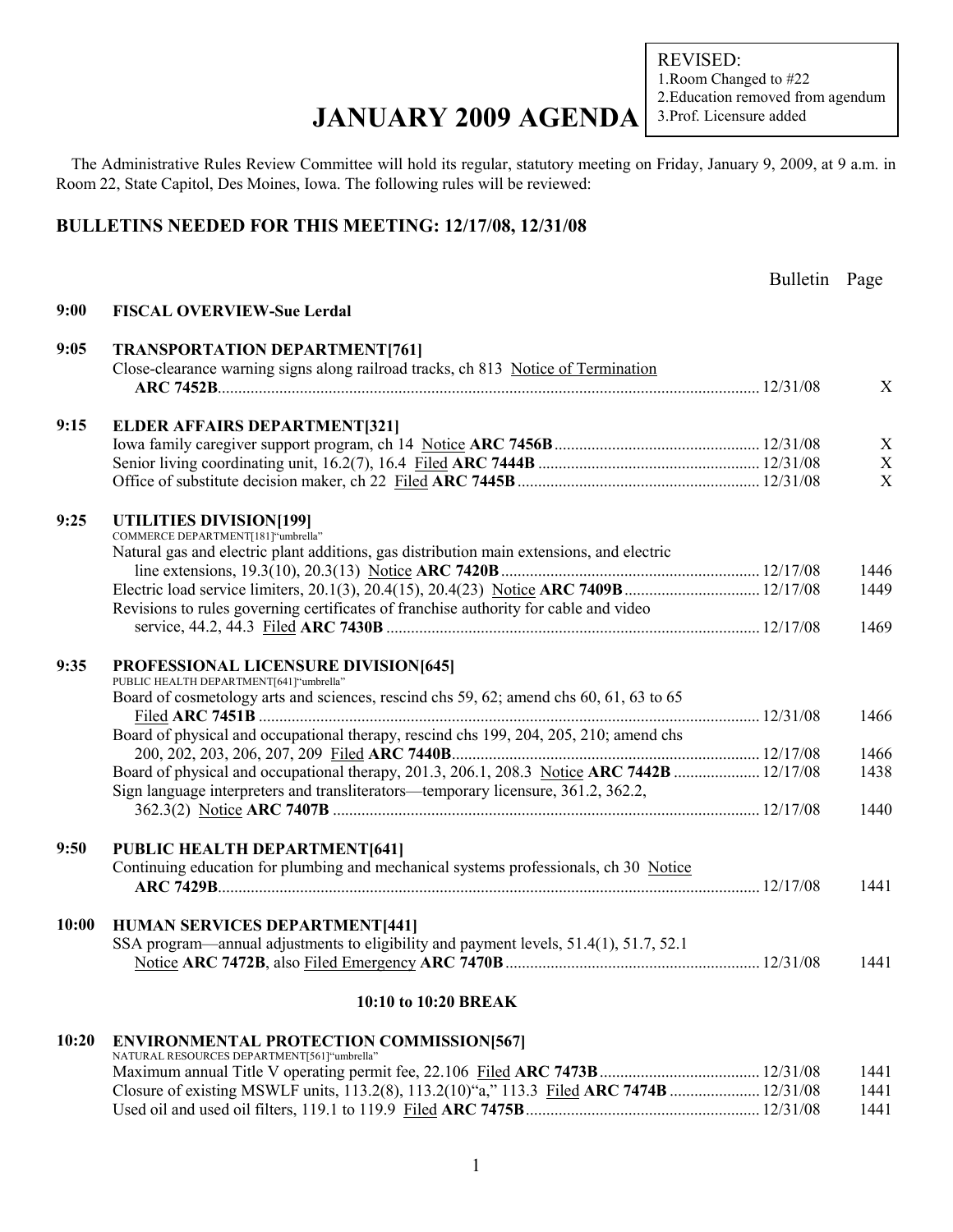## **JANUARY 2009 AGENDA**

### Bulletin Page

| 10:40 | <b>NATURAL RESOURCE COMMISSION[571]</b><br>NATURAL RESOURCES DEPARTMENT[561]"umbrella"                                     |         |              |
|-------|----------------------------------------------------------------------------------------------------------------------------|---------|--------------|
|       | Permits and easements for construction and related activities on public lands and waters,                                  |         |              |
|       |                                                                                                                            |         | 1426         |
|       | Horsepower limitations—Lake Icaria, Adams County, 45.4(3)"b" Filed ARC 7411B  12/17/08                                     |         | 1459<br>1460 |
|       | Daily bag and possession limit—bluegill and crappie, 81.1, 81.2(12) Filed ARC 7413B 12/17/08                               |         | 1460         |
|       |                                                                                                                            |         | 1461         |
|       |                                                                                                                            |         | 1461         |
| 10:50 | <b>NATURAL RESOURCES DEPARTMENT[561]</b>                                                                                   |         |              |
|       | Septic tank time-of-transfer requirements; exemption for electronic tower and wind                                         |         |              |
|       |                                                                                                                            |         | 1461         |
| 11:00 | <b>PUBLIC SAFETY DEPARTMENT[661]</b>                                                                                       |         |              |
|       | Delay of implementation of requirements for permits and inspections, 552.1 Filed                                           |         |              |
|       | held over from December                                                                                                    |         | 1453         |
|       | Electrical inspection program, chs 550 to 553, 559 Filed ARC 7346B                                                         | 11/5/08 | 1324         |
| 11:20 |                                                                                                                            |         |              |
|       | <b>SECRETARY OF STATE[721]</b>                                                                                             |         | 1324         |
|       |                                                                                                                            |         | 1324         |
| 11:15 | <b>Committee business:</b><br>----Approve December Minutes<br>---- February 2009 meeting<br>----Miscellaneous business     |         |              |
|       | NO REPRESENTATIVE REQUESTED TO APPEAR                                                                                      |         |              |
|       | XX:00 AGRICULTURE AND LAND STEWARDSHIP DEPARTMENT[21]                                                                      |         |              |
|       | Pesticides—timing of application near registered apiaries, record keeping, 45.26(3)"i,"                                    |         |              |
|       |                                                                                                                            |         | 1420         |
|       | XX:00 COLLEGE STUDENT AID COMMISSION[283]<br>EDUCATION DEPARTMENT[281]"umbrella"                                           |         |              |
|       | All Iowa opportunity foster care grant program—awards, 9.4(5) Filed ARC 7437B  12/17/08                                    |         | 1454         |
|       |                                                                                                                            |         | 1454         |
|       | Barber and cosmetology arts and sciences tuition grant program, ch 17 Filed ARC                                            |         |              |
|       |                                                                                                                            |         | 1455         |
|       |                                                                                                                            |         | 1455         |
|       | XX:00 CREDIT UNION DIVISION[189]                                                                                           |         |              |
|       | COMMERCE DEPARTMENT[181]"umbrella"<br>Update of references to Iowa Code, amendments to chs 1, 3, 6, 7, 9 to 17, 19, 23, 25 |         |              |
|       |                                                                                                                            |         | 1455         |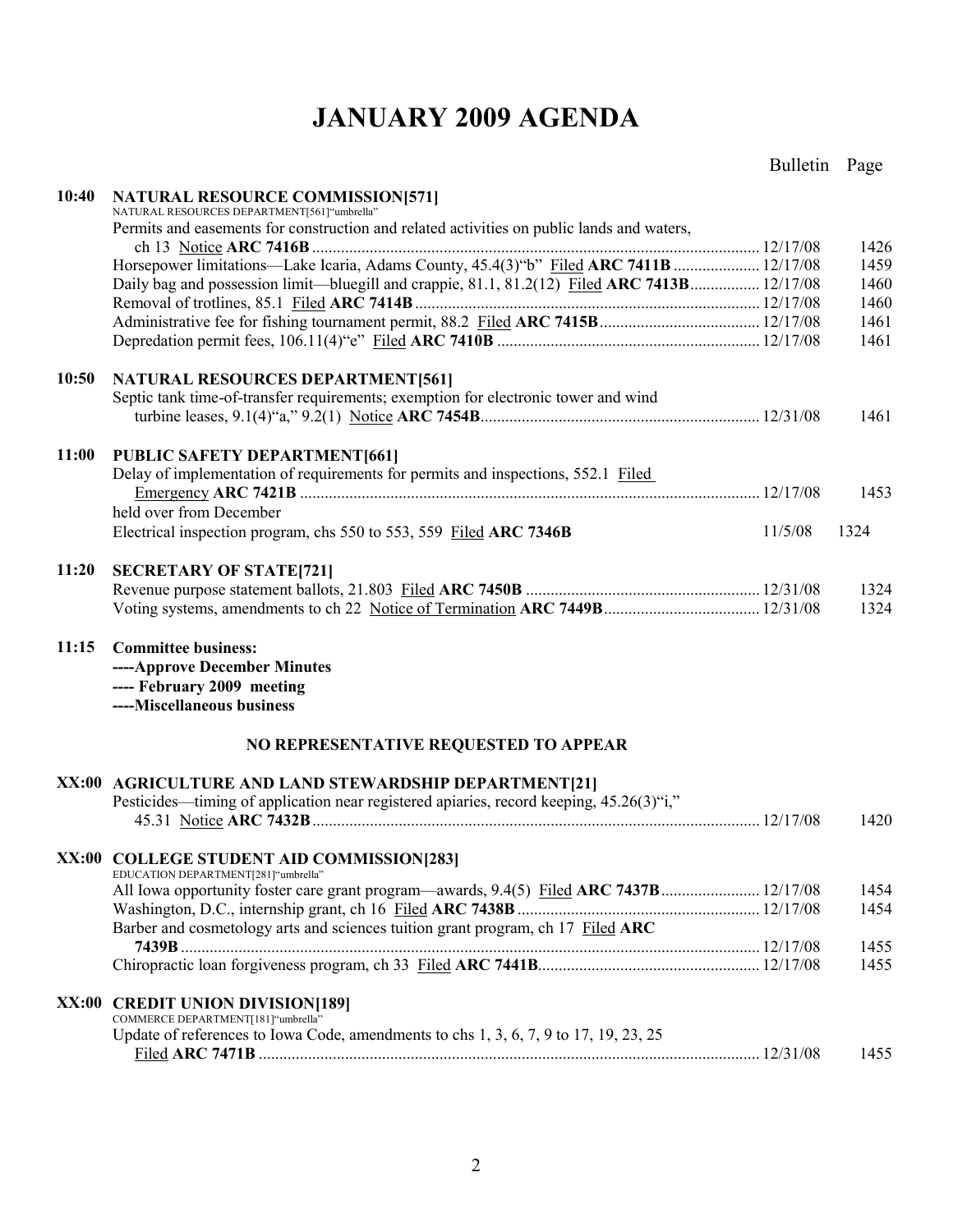## **JANUARY 2009 AGENDA**

|                                                                                                             | Bulletin Page |      |
|-------------------------------------------------------------------------------------------------------------|---------------|------|
|                                                                                                             |               |      |
| XX:00 DENTAL BOARD[650]<br>PUBLIC HEALTH DEPARTMENT[641] "umbrella"                                         |               |      |
|                                                                                                             |               | 1455 |
|                                                                                                             |               |      |
| XX:00 EDUCATION DEPARTMENT[281]                                                                             |               |      |
|                                                                                                             |               | 1456 |
|                                                                                                             |               | 1457 |
| Funding for National Board Certification (NBC) teachers in Iowa, 84.1, 84.3(1)"e,"                          |               |      |
|                                                                                                             |               | 1458 |
|                                                                                                             |               |      |
| XX:00 ENGINEERING AND LAND SURVEYING EXAMINING BOARD[193C]                                                  |               |      |
| Professional Licensing and Regulation Bureau[193]                                                           |               |      |
| COMMERCE DEPARTMENT[181]"umbrella"                                                                          |               |      |
|                                                                                                             |               | 1421 |
|                                                                                                             |               | 1422 |
|                                                                                                             |               | 1423 |
|                                                                                                             |               |      |
| XX:00 ETHICS AND CAMPAIGN DISCLOSURE BOARD, IOWA[351]                                                       |               |      |
|                                                                                                             |               | 1423 |
|                                                                                                             |               | 1423 |
| Electronic filing of verified statement of registration, 4.32 Filed ARC 7457B 12/31/08                      |               | 1423 |
|                                                                                                             |               | 1423 |
|                                                                                                             |               | 1423 |
| Campaign disclosure procedures—committee assessments, 4.59 Notice ARC 7455B  12/31/08                       |               | 1423 |
|                                                                                                             |               | 1423 |
|                                                                                                             |               |      |
| XX:00 HISTORICAL DIVISION[223]                                                                              |               |      |
| CULTURAL AFFAIRS DEPARTMENT[221] "umbrella"                                                                 |               |      |
|                                                                                                             |               | 1459 |
|                                                                                                             |               |      |
| XX:00 HOMELAND SECURITY AND EMERGENCY MANAGEMENT DIVISION[605]<br>PUBLIC DEFENSE DEPARTMENT[601] "umbrella" |               |      |
| Membership requirements of joint E911 service boards; division organizational                               |               |      |
|                                                                                                             |               | 1424 |
|                                                                                                             |               |      |
| XX:00 IOWA FINANCE AUTHORITY [265]                                                                          |               |      |
|                                                                                                             |               | 1424 |
| Jumpstart housing assistance program, ch 29 Notice of Termination ARC 7468B  12/31/08                       |               | 1424 |
|                                                                                                             |               |      |
| XX:00 IOWA PUBLIC EMPLOYEES' RETIREMENT SYSTEM[495]                                                         |               |      |
|                                                                                                             |               | 1424 |
|                                                                                                             |               |      |
| XX:00 LIBRARIES AND INFORMATION SERVICES DIVISION[286]                                                      |               |      |
| EDUCATION DEPARTMENT[281]"umbrella"                                                                         |               |      |
|                                                                                                             |               | 1424 |
|                                                                                                             |               | 1424 |
|                                                                                                             |               | 1424 |
|                                                                                                             |               |      |
| XX:00 PHARMACY BOARD[657]                                                                                   |               |      |
| PUBLIC HEALTH DEPARTMENT[641] "umbrella"                                                                    |               |      |
|                                                                                                             |               | 1462 |